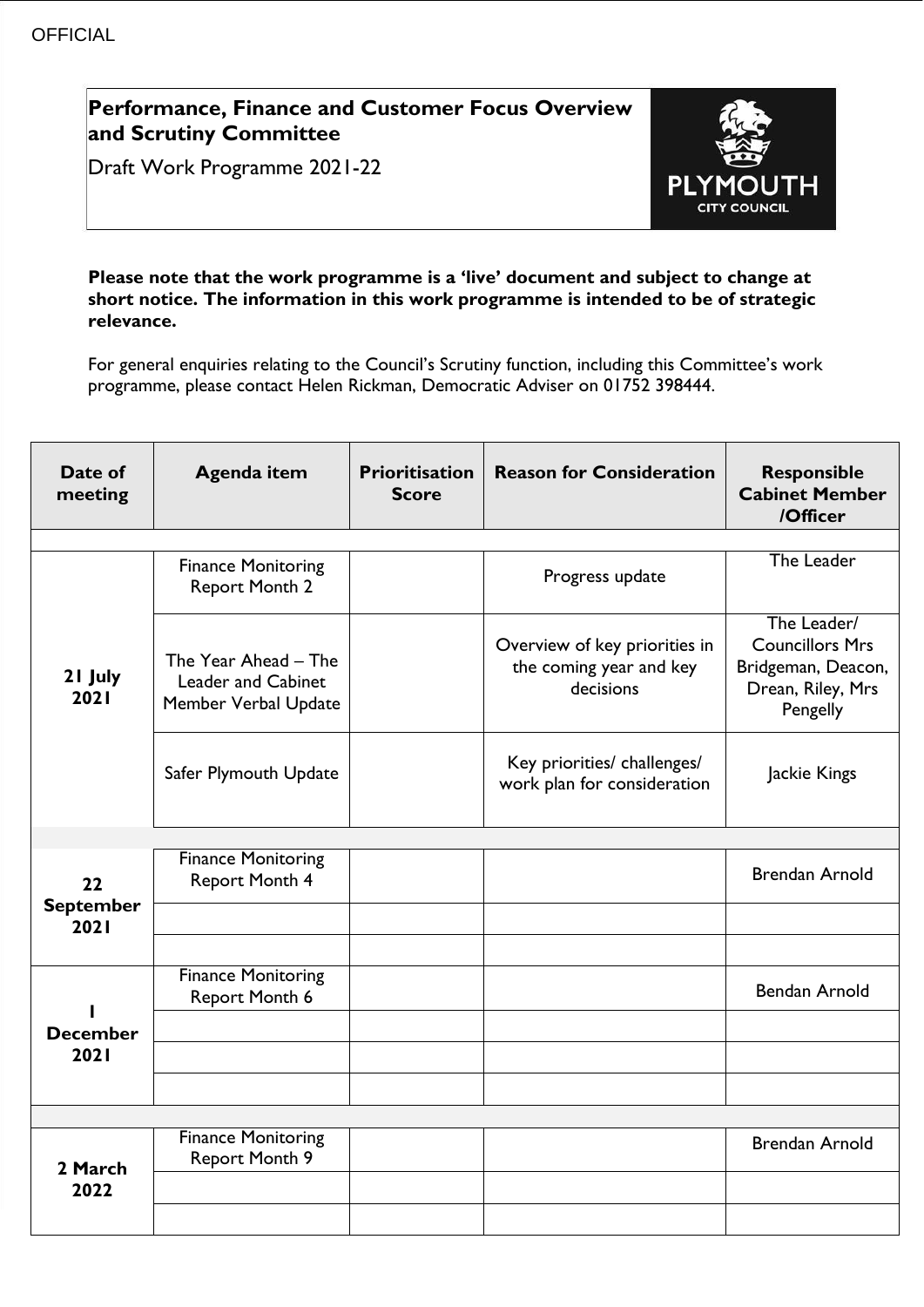| Date of<br>meeting | Agenda item | <b>Prioritisation</b><br><b>Score</b> | <b>Reason for Consideration</b> | <b>Responsible</b><br><b>Cabinet Member</b><br>/Officer |
|--------------------|-------------|---------------------------------------|---------------------------------|---------------------------------------------------------|
|                    |             |                                       |                                 |                                                         |

### **Items to be scheduled but not yet allocated a date:**

- **Grass cutting – biodiversity detailed data report**
- **Commitment to have community use options for Pounds House**
- **Progress Report – Crematorium**

### **Annex 1 – Scrutiny Prioritisation Tool**

|                        |                                                                                                             | Yes<br>$(=1)$ | <b>Evidence</b> |
|------------------------|-------------------------------------------------------------------------------------------------------------|---------------|-----------------|
| <b>Public Interest</b> | Is it an issue of concern to partners,<br>stakeholders and/or the community?                                |               |                 |
| Ability                | Could Scrutiny have an influence?                                                                           |               |                 |
| Performance            | Is this an area of underperformance?                                                                        |               |                 |
| Extent                 | Does the topic affect people living,<br>working or studying in more than one<br>electoral ward of Plymouth? |               |                 |
| Replication            | Will this be the only opportunity for<br>public scrutiny?                                                   |               |                 |
|                        | Is the topic due planned to be the<br>subject of an Executive Decision?                                     |               |                 |
|                        | Total:                                                                                                      |               | High/Medium/Low |

| <b>Priority</b> | <b>Score</b> |
|-----------------|--------------|
|                 |              |
| <b>High</b>     | 5-6          |